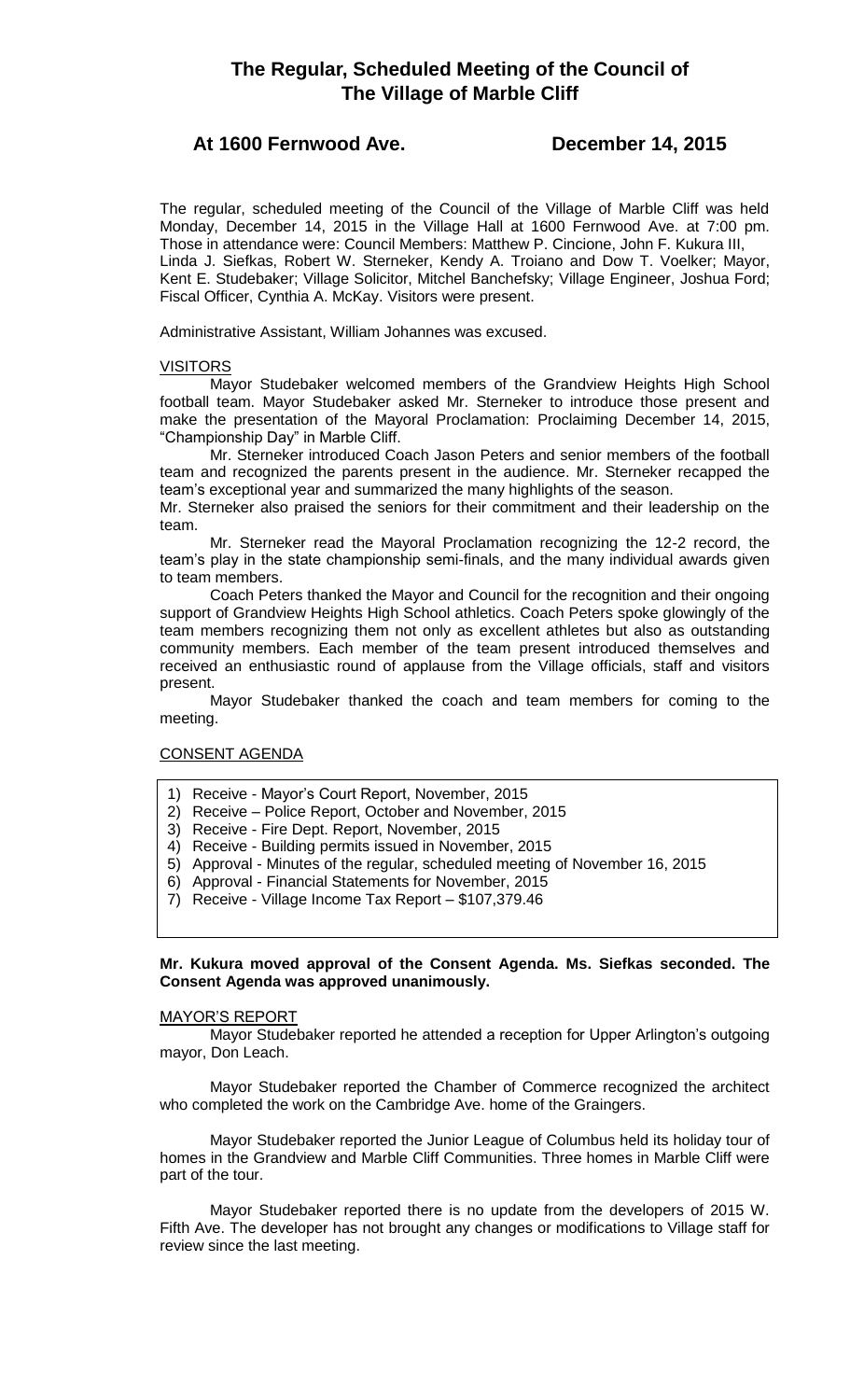Mayor Studebaker reported Don Rife, Jr. has approached him about the possibility of the Village selling the Village owned property on Cardigan Ave. for the purpose of building an additional building that would be dedicated to expanding their auto body business to include the repair and painting of aluminum cars.

Council agreed they would be willing to look into such a sale. They recognized that the Village would need to offer the property through competitive bidding. Council asked staff to collect additional information about the nature of the business, the number of employees, the impact (if any) of the proposed work on the community. They also asked that a memo about rules and procedures required for selling property previously prepared by the Village Solicitor be brought to the next meeting.

Council briefly discussed additional development options for the Cardigan Ave./Dublin Rd. area.

#### ENGINEER'S REPORT

Mr. Ford reported the City of Columbus anticipates the W. Fifth Ave. bridge over the Scioto River should be open on December 21, 2015. He stated the bike path and intersection traffic and street lights will be completed in February.

Mr. Ford reported the street repair work related to the Columbia Gas project to install new, medium pressure gas lines is complete. There is some curb repair work yet to be done. Mr. Ford also reported that the work performed by Columbia Gas along Cambridge Blvd. at W. Third Ave. does not appear to be related to problems with the street lights along Cambridge Blvd. Mr. Ford is working with Tipp Dan Electric to identify the problem with the street lights and to estimate the cost for repair.

Mayor Studebaker introduced the first reading of O-2484-15, An Ordinance accepting a bid for the 2016 Street Lighting Project Phase 2 (Village Streets south of W. Fifth Ave. excluding Fernwood Ave.) and waiving any bid irregularities and declaring an emergency.

Mr. Ford presented Council with the results of the bid process and recommended the Council accept the bid from Precise Boring. The Precise Boring bid came in approximately \$200,000 below the engineer estimate. Mayor Studebaker reminded Council that Precise Boring completed the first phase of the project and the engineer and staff are pleased with the work done previously. Mr. Ford stated the contractor may be able to get started early next year if the weather cooperates and the project materials are available. Council discussed the bid results. Mr. Ford stated there have been no problems or repairs needed for the W. Fifth Ave. / Fernwood Ave. lights installed earlier this year. **Mr. Kukura moved the rules be suspended. Mr. Voelker seconded. The motion passed unanimously. Mr. Cincione moved the adoption of O-2484-15. Mr. Kukura seconded. The motion passed unanimously. Mr. Cincione moved the ordinance be adopted as emergency legislation to move the project forward to be completed next year and to correct the deteriorating condition of the street light system for the benefit of the Village of Marble Cliff. Mr. Sterneker seconded. Roll call: Mr. Cincione, yes; Mr. Kukura, yes; Ms. Siefkas, yes; Mr. Sterneker, yes; Ms. Troiano, yes; Mr. Voelker, yes. The motion passed unanimously.**

Mr. Ford reported the sidewalk project is complete. He apologized to Council for the incidents regarding the contractor starting work prior to 8:00 am and the inconvenience to residents. He explained that in one situation the cement truck arrived an hour early despite having the 8:00 start time clearly marked on the delivery ticket.

Mr. Ford reported he and Ms. McKay are continuing to work with Upper Arlington to finalize the feasibility study for the Fifth Ave. Street Rehabilitation and Bike Path Project. Village staff will be working with property owners to address issues of right of way acquisition. Staffs of both communities are working to identify funding opportunities. Upper Arlington submitted an application for partially funding the project through the state Capital Budget. If the Capital Budget request is granted the project could move forward in late 2016 or early 2017.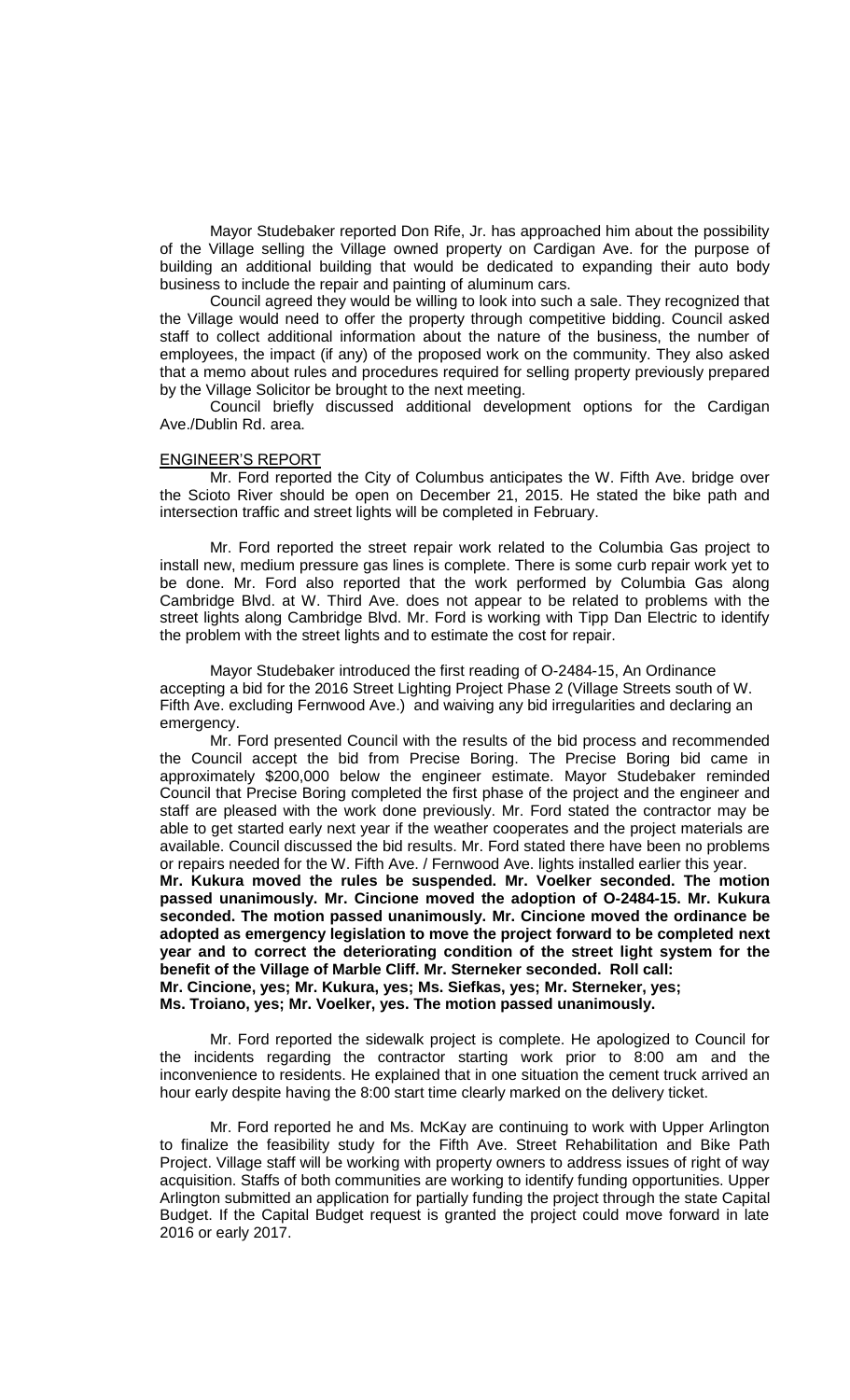Mayor Studebaker briefly discussed the proposed design of the bike path between Dublin Rd. and the railroad tracks. Ms. McKay stated that the final feasibility study should be ready for Council review in January or February at the latest.

Council thanked Mr. Ford for providing cookies for the meeting.

Mr. Ford left the meeting at this point.

SOLICITOR'S REPORT Mr. Banchefsky had no report for Council.

ADMINISTRATIVE ASSISTANT'S REPORT Mr. Johannes had no report for Council.

APPROVAL OF BILLS

**Mr. Kukura moved approval of the December 2015 bills totaling \$101,680.17. Mr. Sterneker seconded. The motion passed unanimously.**

**Mr. Sterneker moved approval of the amended November 2015 bills totaling \$199,795.24. Mr. Voelker seconded. The motion passed unanimously.**

#### FISCAL OFFICER'S REPORT

Mayor Studebaker introduced the third reading of O-2478-15, 2016 ANNUAL APPROPRIATION ORDINANCE.

**Mr. Kukura moved to amend O-2478-15 to increase the General Fund Appropriation by \$22,000 bringing the total appropriation for all funds to \$3,035,466. Ms. Troiano seconded. The motion passed unanimously. Mr. Cincione moved the adoption of O-2478-15 as amended. Ms. Troiano seconded. The motion passed unanimously.**

**Mr. Cincione moved approval of the proposed 2016 Village Council Meeting Schedule as follows:**

**Monday, January 18, 2016 Monday, July 18, 2016 Monday, February 15, 2016 Monday, August 15, 2016 Monday, March 21, 2016 Monday, September 19, 2016 Monday, April 18, 2016 Monday, October 17, 2016 Monday, May 16, 2016 Monday, November 21, 2016 Monday, June 20, 2016 Monday, December 19, 2016 Mr. Voelker seconded. The motion was passed unanimously.**

**Mr. Cincione moved the Fiscal Officer be instructed to process and pay all routine bills received prior to year-end. Mr. Voelker seconded. The motion passed unanimously.**

Ms. McKay presented a final report of expenses for the 2015 Holiday Party including information regarding reservations and distribution of leftover materials and food. Ms. McKay reported that 5 boxes of donated toys were delivered to the Grandview Heights Fire Department for their "Fire Fighters for Kids" program.

#### COUNCIL MEMBER REPORTS

Ms. Troiano reported approximately 30 people attended a Grandview Heights Parks and Recreation meeting to discuss the new public pool. They plan to hold one more meeting for public input.

Ms. Troiano reported that the Start Talking Grandview web site is up and running. The address is [www.starttalkinggrandview.org.](http://www.starttalkinggrandview.org/) The next meeting will be held at the library in January.

### OLD BUSINESS

Mayor Studebaker introduced the fourth reading of O-2475-15, An Ordinance to add Chapter 36 to the Codified Ordinances of the Village of Marble Cliff regarding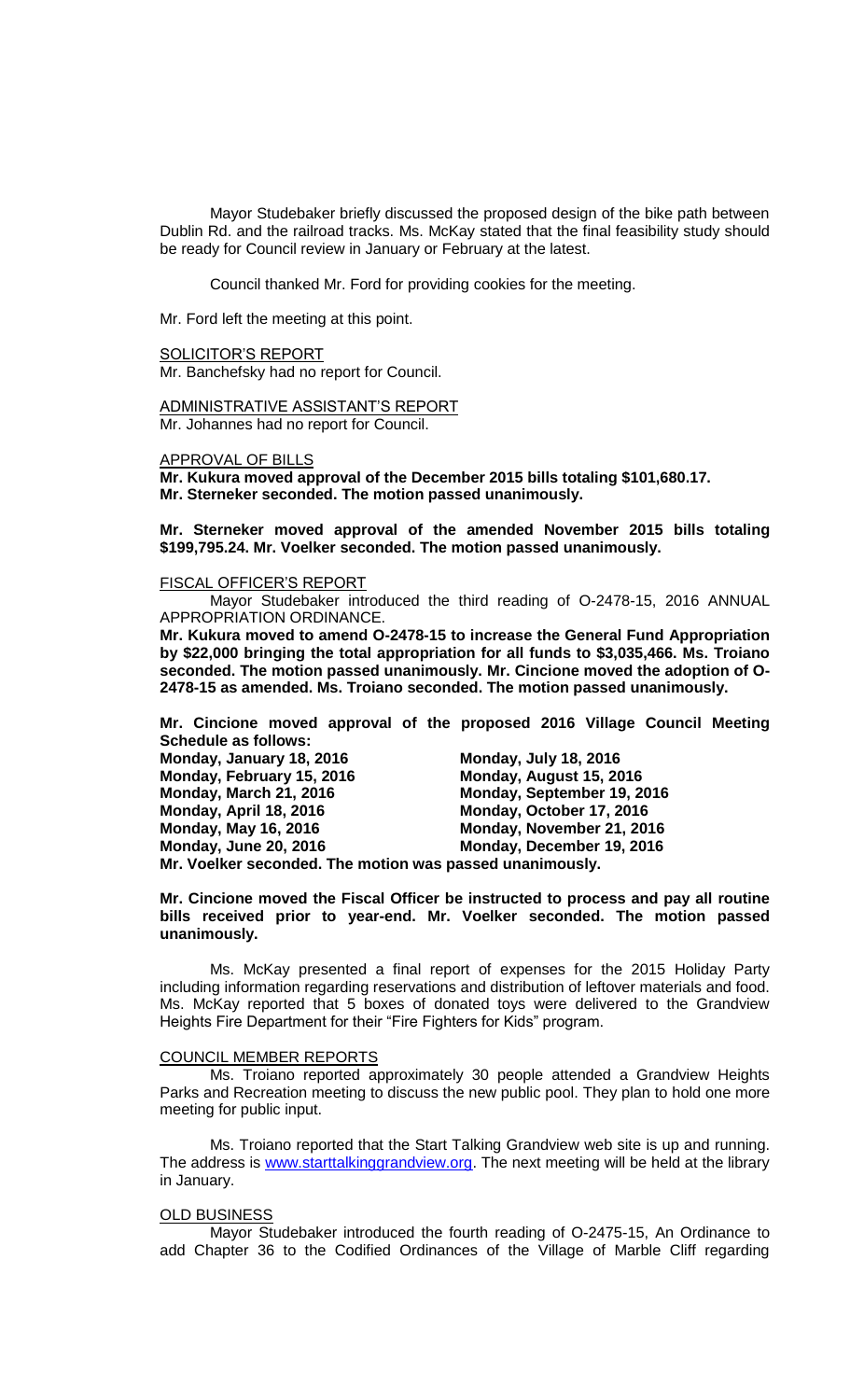Municipal Income Tax and declaring an emergency.

Mr. Banchefsky explained the modifications to the legislative language approved by Council at the November meeting have been incorporated into the final language attached to the ordinance.

**Mr. Voelker moved Ordinance O-2475-15 be amended to include Revised Exhibit A (Document Reference Code 0127291.0608986 4835-2315-8570v4 11/19/2015).** 

**Ms. Troiano seconded. The motion passed unanimously. Mr. Voelker moved the adoption of O-2475-15 as amended. Ms. Troiano seconded. The motion passed unanimously. Mr. Cincione moved the ordinance be adopted as emergency legislation in order to comply with the requirements of House Bill 5 and to be effective on January 1, 2016. Mr. Kukura seconded. Roll call: Mr. Cincione, yes; Mr. Kukura, yes; Ms. Siefkas, yes; Mr. Sterneker, yes; Ms. Troiano, yes; Mr. Voelker,** 

**yes. The motion passed unanimously.**

Mayor Studebaker introduced the third reading of O-2480-15, An Ordinance authorizing an agreement with Charles Kelsey to provide Mayor's Court Magistrate Services for a one-year period from January 1, 2016 Through December 31, 2016. **Mr. Cincione moved the adoption of O-2480-15. Mr. Sterneker seconded. The motion passed unanimously.**

Mayor Studebaker introduced the second reading of O-2482-15, An Ordinance authorizing the Mayor and Fiscal Officer to enter into a contract for professional legal services with Frost Brown Todd, LLC for a one-year period from February 1, 2016 to January 31, 2017.

Ms. McKay reported the proposed contract is identical to the current year's contract.

**Mr. Cincione moved the rules be suspended. Ms. Siefkas seconded. The motion passed unanimously. Mr. Cincione moved the adoption of O-2482-15. Ms. Siefkas seconded. The motion passed unanimously.**

#### NEW BUSINESS

Ms. Troiano cited a conflict of interest and abstained from all discussion and vote on items related to COTA.

Mayor Studebaker explained that a member of the Grandview Council has asked the Village to support the maintenance of the #19 bus route. Mr. Banchefsky stated that Council is not required to pass a new action but may reaffirm the resolution passed in 2014 supporting the continuation of the #19 route which serves Grandview and Marble Cliff.

Council discussed the advantages of having the community served by COTA.

**Mr. Cincione moved the Council reaffirm COTA Resolution R-2432-14 and its support for the #19 bus route which serves Grandview Heights and Marble Cliff and that the Fiscal Officer be instructed to notify COTA of the Council's action. Mr. Kukura seconded. The motion passed 5 in favor.**

Mr. Voelker recommended that a notice to lock cars and close garage doors be placed on the Village web site.

Mayor Studebaker introduced the first reading of R-2483-15, A Resolution recognizing Robert W. Sterneker for his years of service to the people of the Village of Marble Cliff.

Mayor Studebaker read the resolution and thanked Mr. Sterneker for his service to the Village over the past 8 years. Mayor Studebaker complemented Mr. Sterneker for the holiday light display this year and shared that he has received many compliments from residents and visitors alike.

**Mr. Kukura moved the rules be suspended. Mr. Cincione seconded. The motion passed unanimously. Mr. Cincione moved the adoption of R-2483-15. Mr. Voelker seconded. The motion passed unanimously.**

Mayor Studebaker presented Mr. Sterneker with a token of the Village's appreciation.